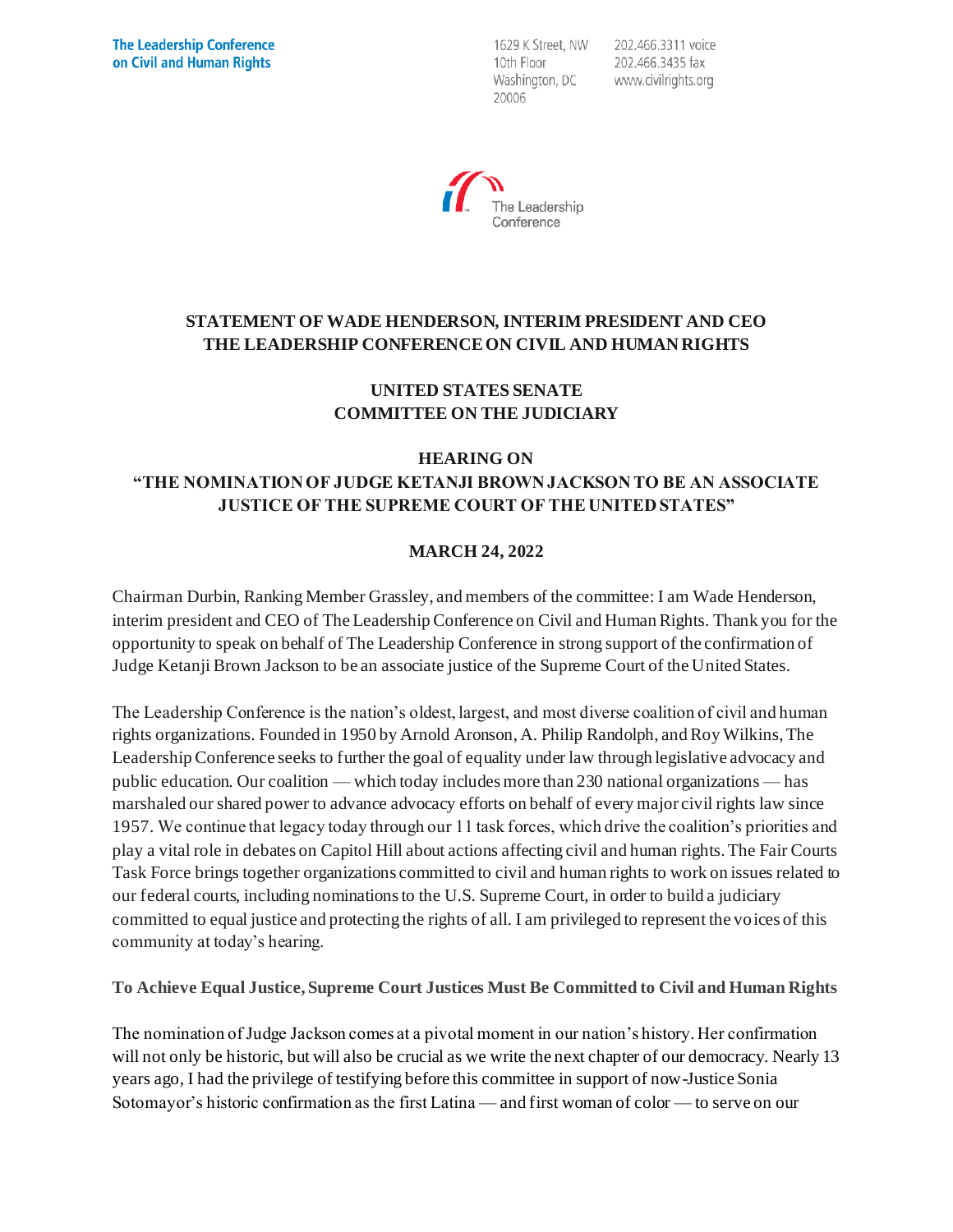March 24, 2022 Page 2 of 8



nation's highest court. Today, I share the same testimony: "While great challenges remain on our nation's quest for equal opportunity, we have truly reached an historic marker on the journey toward our goal of 'Equal Justice Under Law' – the phrase inscribed, not far from here, on the front of the Supreme Court building."<sup>1</sup> By confirming Judge Jackson, the Senate will move our judiciary closer to the promise of equal justice for all. Indeed, the hope and joy of this monumental moment will be felt for generations to come.

The civil and human rights community recognizes that our nation's ongoing pursuit of equal justice for all requires that we work together to make our federal judiciary fair and impartial. Federal courts have sweeping power, and perhaps none more so than the Supreme Court, which hears only a handful of cases each year but has a significant impact on every aspect of our lives. Over our nation's history, federal courts have acknowledged and protected our civil and human rights, including ending legal apartheid in education,<sup>2</sup> recognizing marriage equality for interracial and LGBTQ couples,<sup>3</sup> honoring the right to privacy,<sup>4</sup> ensuring people with disabilities can receive care in their communities,<sup>5</sup> and upholding the right to bodily autonomy and abortion.<sup>6</sup> For securing the recognition of fundamental rights and "equal dignity" in the eyes of the law," the role of our federal courts is critical.<sup>7</sup>

Throughout our history, however, federal courts have also done tremendous harm by denying people their humanity, an equal voice in our democracy, and their fundamental civil and human rights. Take for example both *Plessy v. Ferguson* and *Korematsu v. United States*, in which the Supreme Court chose to maintain racial apartheid systems to subjugate Black and Asian Americans under the guise of promoting the rule of law.<sup>8</sup> More recently, the Supreme Court in multiple decisions eviscerated key provisions of the Voting Rights Act, the landmark civil rights law that prohibits racial discrimination in voting.<sup>9</sup> In 2018, five justices diminished the power and freedom of working people to come together to form strong unions.<sup>10</sup> The Court's decisions have significant consequences for people of color and other communities who have historically been excluded from the ranks of power and decision-making.

Given this substantial and consequential power, it is essential that those chosen to serve on the Supreme Court — and all federal courts — are fair-minded, committed to the civil and human rights of all people, and possess diverse backgrounds and experiences that will inform their role on the bench. Our

<sup>1</sup> Henderson, Wade. *Testimony in Support of the Nomination of Hon. Sonia Sotomayor, to be an Associate Justice of the Supreme Court of the U.S. before the U.S. Senate Committee on the Judiciary.*July 16, 2009.

<sup>2</sup> *Brown v. Board of Educatio*n, 347 U.S. 483 (1954).

<sup>3</sup> *Loving v. Virginia*, 388 U.S. 1 (1967); *Obergefell v. Hodges*, 576 U.S. 644 (2015).

<sup>4</sup> *Griswold v. Connecticut*, 381 U.S. 479 (1965).

<sup>5</sup> *Olmstead v. L.C.*, 527 U.S. 581 (1999).

<sup>6</sup> *Roe v. Wade*, 410 U.S. 113 (1973).

<sup>7</sup> *Obergefell* at 681.

<sup>8</sup> *Plessy v. Ferguson*, 163 U.S. 537 (1896); *Korematsu v. United States*, 323 U.S. 214 (1944).

<sup>9</sup> *Shelby County v. Holder*, 570 U.S. 529 (2013); *Brnovich v. Democratic National Committe*e, 141 S.Ct. 2321 (2021).

<sup>10</sup> *Janus v. AFSCME*, 1 138 S.Ct. 2448 (2018).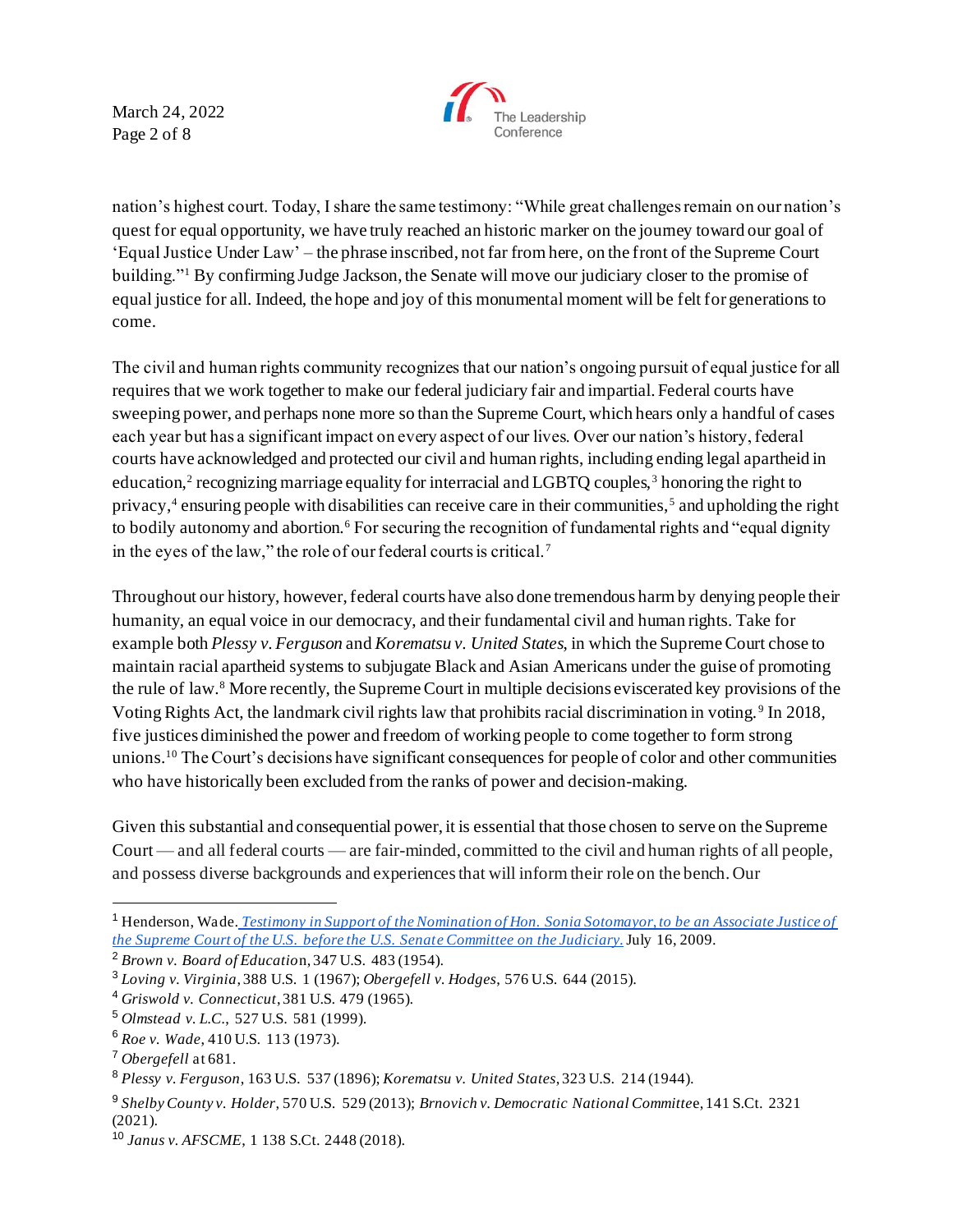March 24, 2022 Page 3 of 8



communities depend on the federal courts and the jurists who sit on them to administer justice and, importantly, to recognize injustice from the perspective of many — not the narrow perspective of one.

As an institution that we entrust to safeguard our democracy, the Supreme Court must work for everyone — and each senator plays an important part in ensuring that it does. The constitutional responsibility to provide "advice and consent" on those who might be federal judges, including Supreme Court justices, is one of the most solemn duties of senators. This moment demands that you take this duty seriously. We believe that after reviewing her exceptional qualifications, hearing her testimony, and examining her stellar record of protecting the constitutional rights of all people, the decision should be clear: Judge Ketanji Brown Jackson is exactly the kind of nominee who all senators should support and vote to confirm to our nation's highest court.

#### **Judge Jackson Is Exceptionally Qualified to Serve on the Supreme Court**

Civil and human rights organizations agree that Judge Jackson's elevation to the Supreme Court is welldeserved and will matter tremendously. Her broad and impressive legal career has demonstrated her commitment to civil and human rights, and during her time as a judge, she has earned a superb reputation for being an outstanding, fair-minded arbiter of justice. Her nomination to the Court has been celebrated by all who believe that our judiciary should be staffed with well-qualified and impartial jurists. Indeed, our coalition praised Judge Jackson's nomination and urged confirmation in a letter signed by 187 national organizations that believe she is supremely qualified to become our nation's next Supreme Court justice.<sup>11</sup>

Since June 2021, Judge Jackson has served with distinction on the U.S. Court of Appeals for the D.C. Circuit. Prior to her elevation to the D.C. Circuit, she spent eight years as a district court judge on the U.S. District Court for the District of Columbia. Before her judicial service, she served as vice chair of the U.S. Sentencing Commission from 2010 to 2014. Judge Jackson worked as an assistant federal public defender in the Office of the Federal Public Defender in the District of Columbia and as assistant special counsel at the U.S. Sentencing Commission. She has also worked in private practice as of counsel at Morrison & Foerster and as an associate at the Feinberg Group, Goodwin Procter, and Miller, Cassidy, Larocca & Lewin. Judge Jackson also helped train future lawyers, teaching classes on trial advocacy and federal sentencing at Harvard Law School and George Washington School of Law, respectively. A graduate of Harvard University and Harvard Law School, she clerked for Judge Patti Saris of the U.S. District Court for the District of Massachusetts, Judge Bruce Selya of the U.S. Court of Appeals for the First Circuit, and Associate Supreme Court Justice Stephen Breyer — who Judge Jackson will replace on the Court when confirmed. This vast experience, and her record which is further detailed below, make her eminently qualified to serve on the Supreme Court.

<sup>11</sup> https://civilrightsdocs.info/pdf/judicial-

nominations/2022/LCCHR%20&%20186%20Civil%20Rights%20Organizations%20Support%20the%20Confirmati on%20of%20Judge%20Ketanji%20Brown%20Jackson%20to%20the%20U.S.%20Supreme%20Court.pdf.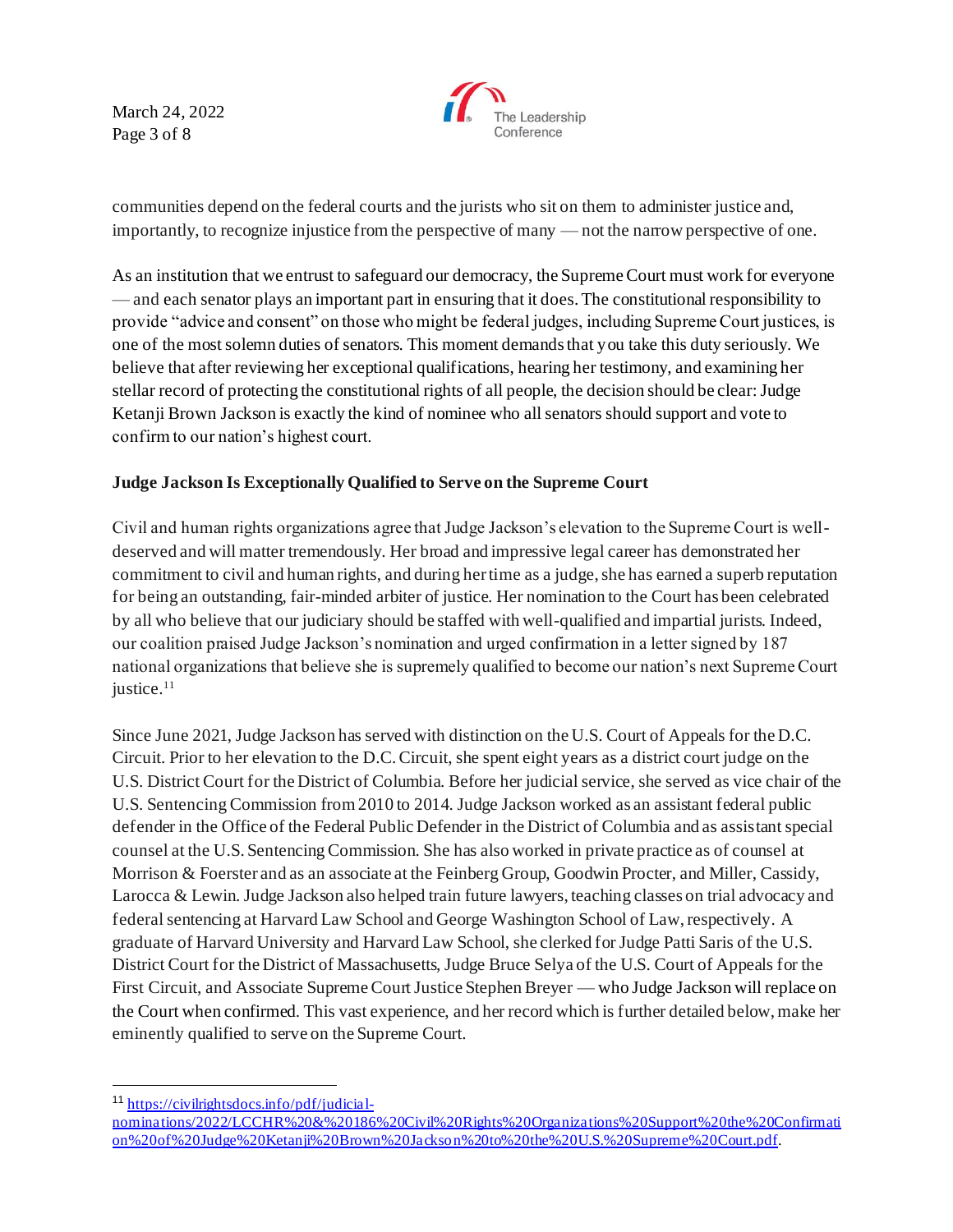March 24, 2022 Page 4 of 8



Judge Jackson's depth and breadth of experience would bring perspectives to the Supreme Court that have historically been excluded and are desperately needed today. As a federal public defender, Judge Jackson defended the constitutional rights of those accused in the criminal-legal system who could not afford an attorney. If confirmed, she would be the first former public defender ever to sit on the Supreme Court. In addition, her service as vice chair and commissioner of the bipartisan U.S. Sentencing Commission — an agency created by Congress to reduce sentencing disparities and promote transparency and proportionality in sentencing — is vitally important.<sup>12</sup> During that time, the commission implemented crucial bipartisan reforms to federal sentencing guidelines to address their disproportionate impact on Black and Brown people, as well as their families and communities.<sup>13</sup> For example, when the commission voted to retroactively apply the new guidelines reducing significant sentencing disparities between crack cocaine and powder cocaine offenses, Judge Jackson argued the necessity of doing so, noting that failure to apply the amended guidelines retroactively would harm not only those serving sentences pursuant to the prior guidelines, but all people who believe in fairness and in equal application of the law. <sup>14</sup> While our criminal-legal system is still in desperate need of reforms to make it more fair and just, this was an important step to address sentencing disparities.

Since 2013, Judge Jackson has served with distinction on the federal bench as both a district court and circuit court judge. As Judge Jackson said in her opening statement, "I decide cases from a neutral posture. I evaluate the facts, and interpret and apply the law to the facts of the case before me, without fear or favor, consistent with my judicial oath."<sup>15</sup> Throughout her tenure as a jurist, she has done just that and has a record that demonstrates her commitment to fairness and equal justice. For example:

● **Judge Jackson has a record of upholding the rights of immigrants.** She treats immigrants and immigrant communities with dignity and respect by refusing to use the terms "illegal" or "alien," regardless of her ruling on a matter.<sup>16</sup> Judge Jackson also found that executive efforts to dramatically expand the government's expedited deportation powers could cause irreparable harm to immigrant communities, granting a preliminary injunction against the rule.<sup>17</sup> While the D.C. Circuit ultimately reversed the injunction on procedural grounds in a 2-1 decision, the case still

<sup>12</sup> *About*, United States Sentencing Commission (accessed March 2022).

<sup>&</sup>lt;sup>13</sup> These changes included bipartisan efforts to reduce draconian sentencing practices and ensure that sentencing guidelines aligned with federal law. *See, e.g.*, *U.S. Sentencing Commission Public Meeting Minutes,* U.S. Sentencing Commission (April 6, 2011) Pgs. 11-12 (Reducing the 100:1 sentencing disparity between crack cocaine and powder cocaine offenses and ending mandatory minimums for simple possession of crack cocaine); *U.S. Sentencing Commission Public Meeting Minutes*, U.S. Sentencing Commission (April 10, 2014) Pg. 16 (Reducing guideline ranges for certain offenses that tied punishment to drug quantities); *U.S. Sentencing Commission Public Meeting Minutes*, U.S. Sentencing Commission (July 18, 2014) Pg. 8 (Reducing guidelines for certain nonviolent drug trafficking offenses retroactively).

<sup>14</sup> U.S. Sentencing Commission Public Meeting Minutes, U.S. Sentencing Commission (June 30, 2011) Pg. 3. <sup>15</sup>*Ketanji Brown Jackson's opening statement at her Supreme Court confirmation hearing*, CNN (March 21, 2022). <sup>16</sup> *The SCOTUS Shortlist and Immigration: What Their Previous Rulings Reveal*, National Immigration Law Center (Feb. 2022).

<sup>17</sup> *Make the Road New York v. McAleenan*, 405 F.Supp.3d 1 (D.D.C. 2019).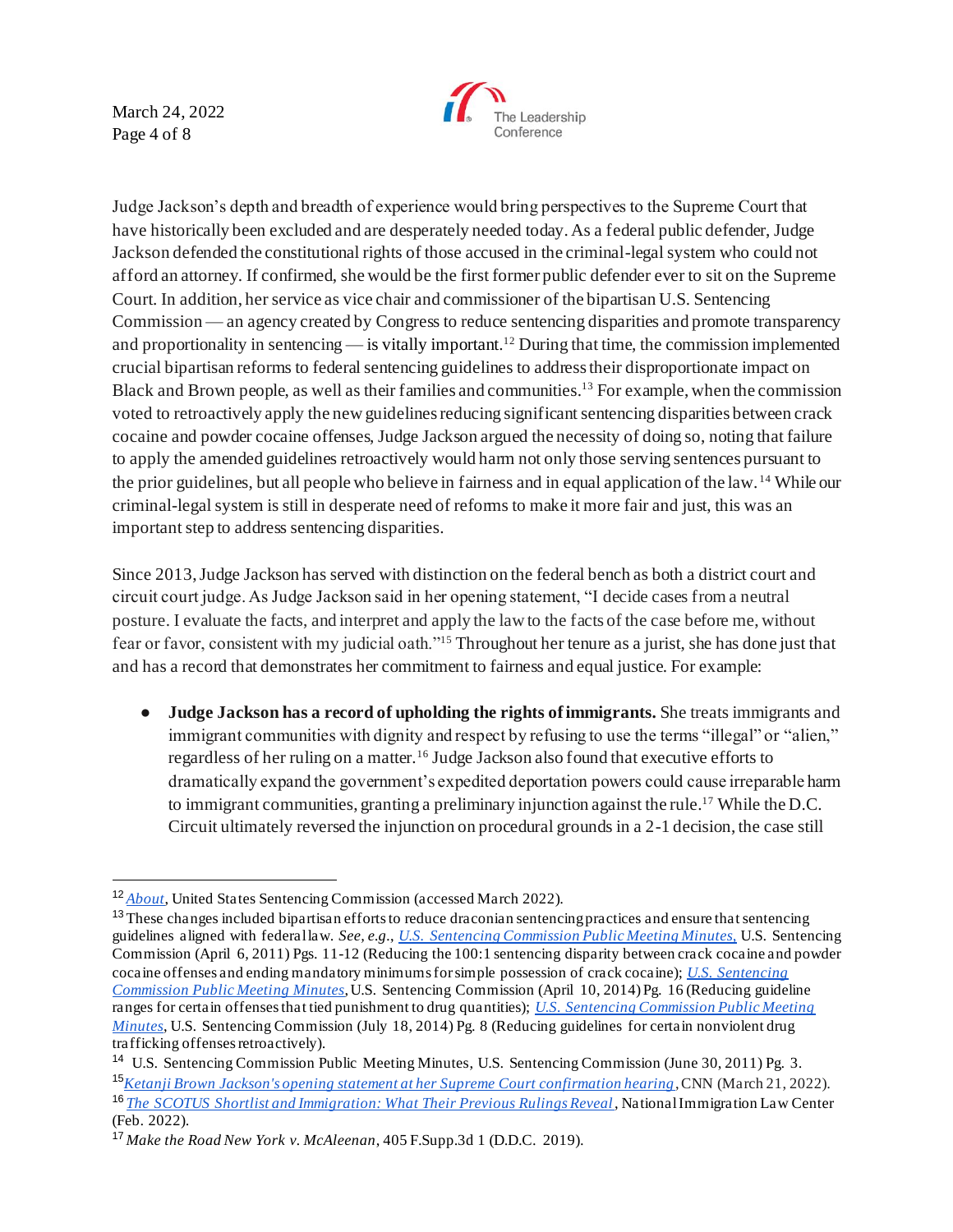March 24, 2022 Page 5 of 8



proceeded on the merits.<sup>18</sup> In another ruling, she blocked a U.S. Citizenship and Immigration Services practice that unlawfully limited the number of immigrants who could successfully prove their need for asylum.<sup>19</sup>

- **Judge Jackson has approached the rights of working people with fair-mindedness and ensured all people have access to justice — not just the wealthy and powerful.** In her first published opinion on the D.C. Circuit, Judge Jackson ruled that a policy change introduced by the Federal Labor Relations Board was arbitrary and capricious because it would limit the terms and conditions that federal workers could bargain over with their employers. <sup>20</sup> While on the district court, after labor unions challenged a number of executive orders designed to eviscerate the right to collective bargaining for federal workers, she ruled that several provisions — including limitations on official time, bans on employees communicating with Congress, and other provisions impacting collective bargaining and employee removals — were unlawful.<sup>21</sup>
- **Judge Jackson has repeatedly upheld the rights of people with disabilities.** She ruled in favor of William Pierce, a deaf person who was unlawfully denied accommodations while in prison.<sup>22</sup> She also ruled that Uber may be held liable for failing to provide transportation services that can be fully and equally enjoyed by people who use wheelchairs.<sup>23</sup>
- **Judge Jackson has a record of defending against efforts to restrict access to essential sexual and reproductive health information.** In 2018, Judge Jackson ruled that the administration's attempts to terminate dozens of grants under the Teen Pregnancy Prevention Program were unlawful.<sup>24</sup>
- **Judge Jackson's environmental and administrative decisions show her expertise and ability to understand and clearly explain complex regulatory and statutory issues and appropriately apply the facts to the law.** She has ruled in favor of government transparency and public access to Food and Drug Administration data that impacts health and environmental concerns.<sup>25</sup> She also found that the U.S. Coast Guard acted lawfully when it detained and investigated ships that had violated environmental laws on oil spills.<sup>26</sup> In 2018, Judge Jackson allowed a lawsuit by the U.S. territory of Guam to proceed where it was seeking to hold the U.S. government liable for cleanup costs for decades of environmental contamination brought on by

<sup>18</sup> *Make The Rd. New York v. Wolf*, 962 F.3d 612 (D.C. Cir. 2020)

<sup>19</sup>*Kiakombua v. Wolf*, 2020 WL 6392824 (D.D.C. 2020).

<sup>20</sup> *Am. Fed'n of Gov't Emps., AFL-CIO v. Fed. Lab. Rels. Auth*., 25 F.4th 1 (D.C. Cir. 2022).

<sup>21</sup> *AFGE v. Trump*, 318 F.Supp.3d 370 (D.D.C. 2018).

<sup>22</sup> *Pierce v. District of Columbia*, 128 F.Supp.3d 250 (D.D.C. 2015).

<sup>23</sup> *Equal Rights Center v. Uber Technologies, Inc.,* 2021 WL 981011 (D.D.C. 2021).

<sup>24</sup> *Policy and Research LLC v. HHS*, 313 F.Supp.3d 62 (D.D.C. 2018).

<sup>25</sup> *Government Accountability Project v. Food & Drug Administration*, 206 F.Supp.3d 420 (D.D.C. 2016).

<sup>26</sup> *Watervale Marine Co. v. U.S. Department of Homeland Security,* 55 F.Supp.3d 124 (D.D.C. 2014).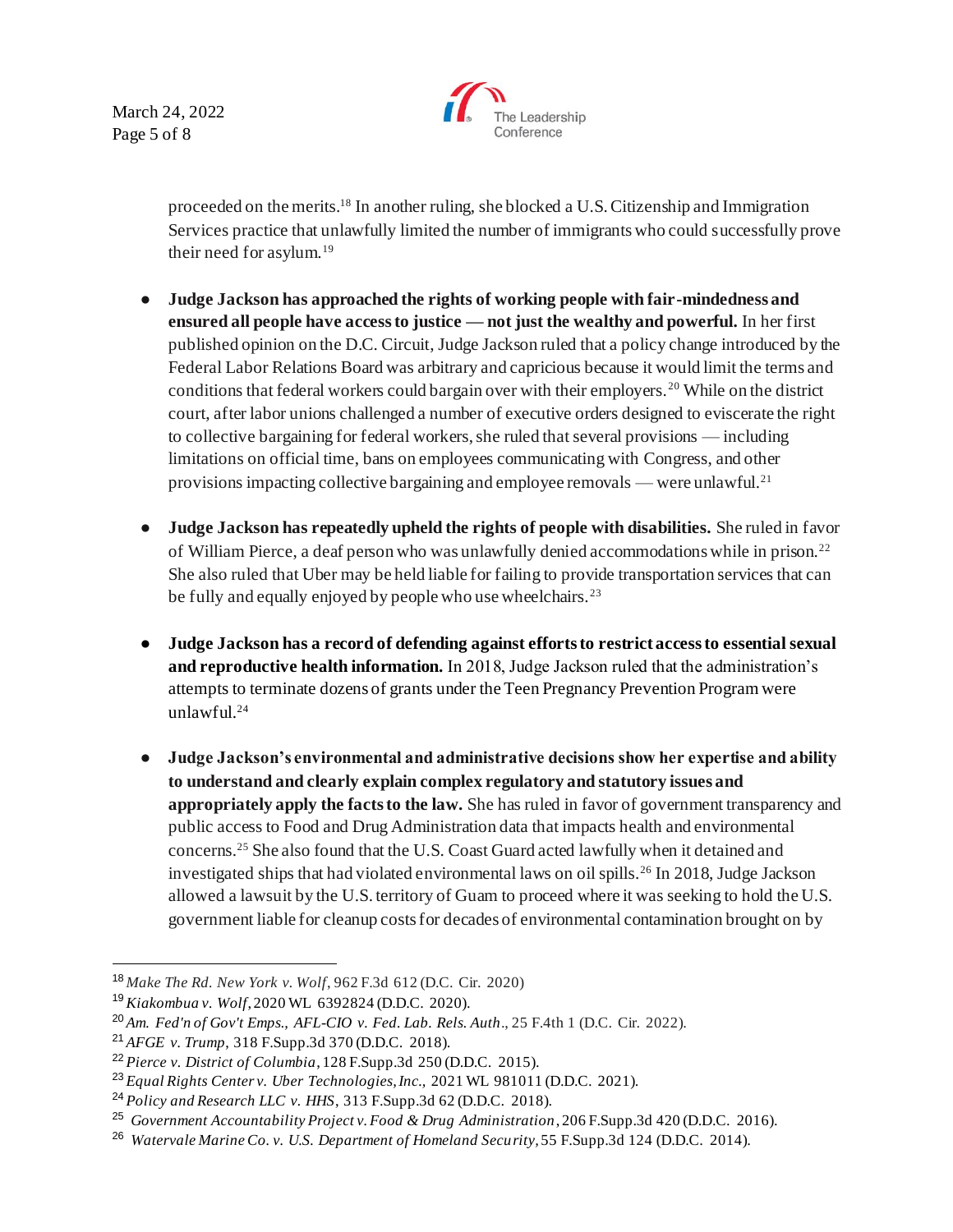March 24, 2022 Page 6 of 8



the actions of the U.S. Navy.<sup>27</sup> Though the D.C. Circuit reversed the ruling, the Supreme Court ultimately upheld Judge Jackson's ruling in a rare unanimous decision.<sup>28</sup>

● **Judge Jackson has carefully approached questions dealing with the separation of powers and executive authority to defend the Constitution and its principles.** While on the district court, Judge Jackson ordered a former White House counsel to appear before the House Judiciary Committee after the committee issued them a subpoena related to the committee's investigation of Russia's interference in the 2016 election and potential obstruction of justice by the president.<sup>29</sup> She rejected the Department of Justice's arguments that senior presidential advisors have absolute immunity from congressional subpoenas, saying, "The primary takeaway from the past 250 years of recorded American history is that Presidents are not kings... Rather, in this land of liberty, it is indisputable that current and former employees of the White House work for the People of the United States, and that they take an oath to protect and defend the Constitution of the United States."<sup>30</sup>

Judge Jackson's lauded legal reputation and record as a fair and impartial jurist speaks for itself and has garnered respect and recognition across partisan and ideological lines. She has been confirmed with bipartisan support by the Senate three times, first to the U.S. Sentencing Commission in 2010 without opposition by voice vote,<sup>31</sup> then to the U.S. District Court for the District of Columbia in 2013 without opposition by voice vote,<sup>32</sup> and finally to the U.S. Court of Appeals for the D.C. Circuit in 2021 with bipartisan support.<sup>33</sup>

In addition to the support she has from the civil and human rights community, her nomination to the Supreme Court has been met with broad support from colleagues in the judiciary, law enforcement, academia, and the legal profession. For example, Judge J. Michael Luttig, who served on the Fourth Circuit, described Judge Jackson as "eminently qualified" and "as highly credentialed and experienced in the law as any nominee in history."<sup>34</sup> Judge Thomas Griffith, who served on the D.C. Circuit, also praised Judge Jackson's even-handed application of justice, saying that although they "occasionally differed on the best outcome of a given case," he "always respected her careful approach, extraordinary judicial

<sup>27</sup> *Gov't of Guam v. United States*, 950 F.3d 104 (D.C. Cir. 2020).

<sup>28</sup> *Territory of Guam v. United States*, 141 S. Ct. 1608, 209 L. Ed. 2d 691 (2021).

<sup>29</sup>*Committee on Judiciary, U.S. House of Representatives v. McGahn*, 415 F.Supp.3d 148 (D.D.C. 2019) (After a D.C. Circuit panel initially ruled that the House lacked standing to sue the White House counsel the full court reheard the case, reversing the panel ruling. The case ultimately settled, with the White House counsel providing his testimony to the House Judiciary Committee on June 4, 2021).

<sup>30</sup> *Id*. at 213.

<sup>31</sup> *PN802: Ketanji Brown Jackson (United States Sentencing Commission)*, 111th Congress (Feb. 11, 2010).

<sup>32</sup> *PN18: Ketanji Brown Jackson (United States District Court for the District of Columbia),* 113th Congress (March 23, 2013).

<sup>33</sup> *PN391: Ketanji Brown Jackson (United States Circuit Court for the District of Columbia Circuit)* 117th Congress (June 14, 2021).

<sup>34</sup> *Statement of Judge J. Michael Luttig*, U.S. Senate Committee on the Judiciary (Feb. 26, 2022).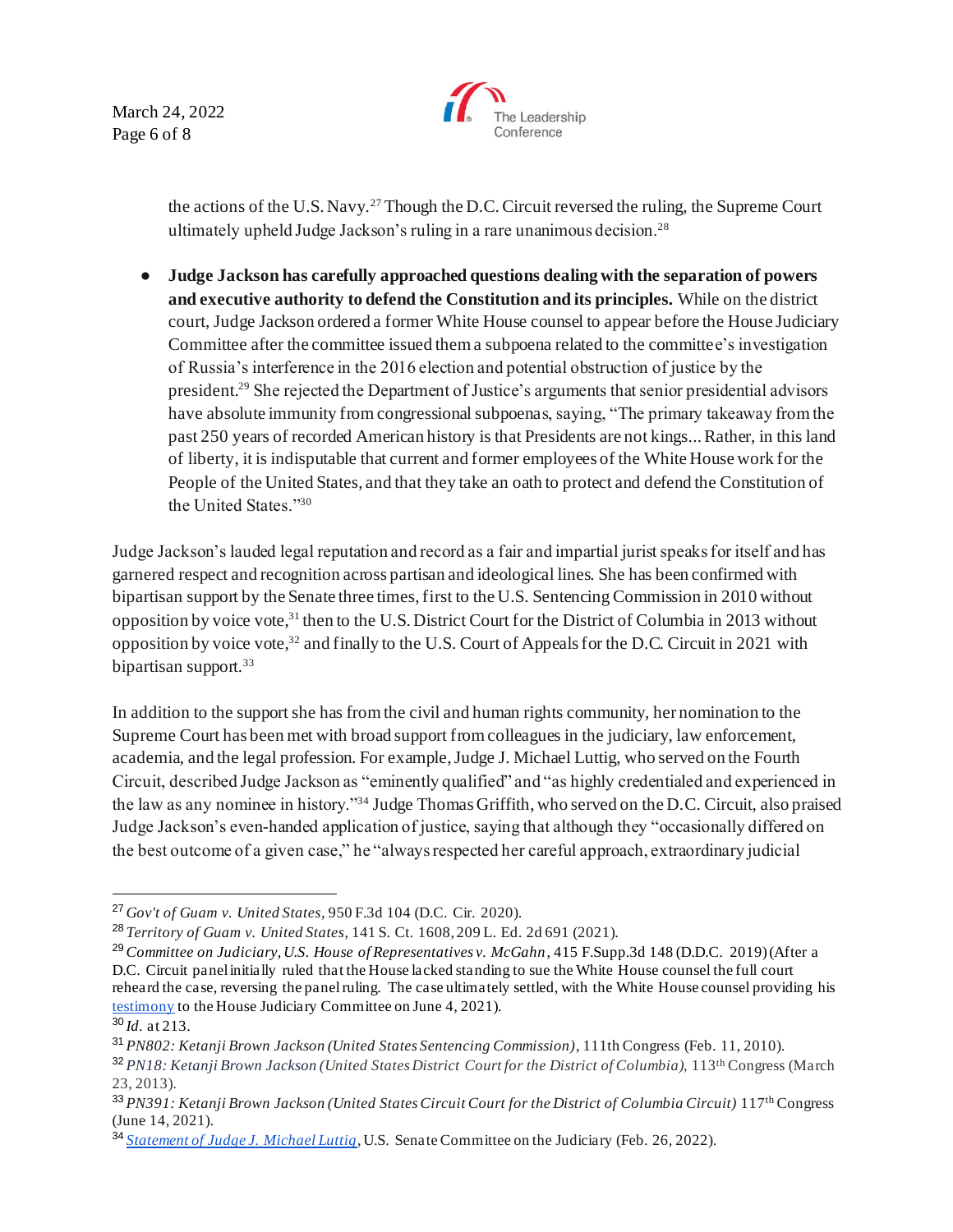March 24, 2022 Page 7 of 8



understanding, and collegial manner, three indispensable traits for success as a Justice on the Supreme Court."<sup>35</sup> Judge Jackson's impressive and distinguished legal career, her collegiality and professionalism to all she encounters in and out of her courtroom, and her record as a fair-minded judge demonstrate that she is an exceptional choice to serve on our nation's highest court.

# **The Senate Must Meet this Historic Moment and Confirm Judge Ketanji Brown Jackson**

When confirmed, Judge Jackson will make history as the first Black woman to serve on the Court, and it will happen 55 years after civil rights lawyer Thurgood Marshall was confirmed as the nation's first Black Supreme Court justice. The Leadership Conference is overjoyed that this day has finally arrived.

In the Court's entire history, there have only been three justices of color, two Black justices, and five justices who were women. The historic exclusion of Black women from the entire federal judiciary is a well-documented problem<sup>36</sup> — today, fewer than 6 percent of all active federal judgeships in the United States are held by Black women.<sup>37</sup> In fact, last year Judge Jackson became the first Black woman in nearly a decade to be confirmed to a federal appellate court and just the ninth Black woman ever confirmed to this level of our federal judiciary. <sup>38</sup> A more racially diverse court includes the perspectives of communities who have been traditionally excluded from seats of power in the judiciary's formal and informal decision making, and judges from different demographic and legal backgrounds infuse more viewpoints into judges' deliberations.<sup>39</sup> Importantly, a diverse court helps communities trust that judicial decisions are fair and do not favor a select few like the wealthy and powerful. <sup>40</sup> This historic nomination is long overdue, and Judge Jackson's confirmation and presence on the Supreme Court matters greatly.

Judge Jackson's experience as a public defender also means that she will be the first justice with any significant criminal defense experience since the retirement of Justice Marshall in 1991. Public defenders play a critical role in our criminal-legal system, protecting the constitutional rights of people who cannot afford lawyers. Yet they remain vastly underrepresented on the federal bench. At all levels of our judiciary, there are nearly six times as many former prosecutors on the federal bench than former criminal

<sup>35</sup> *Letter to Chairman Durbin and Ranking Member Grassley from Judge Thomas Griffith*, U.S. Senate Committee on the Judiciary (Feb. 26, 2022).

<sup>36</sup> Sen, Maya, *Diversity, Qualifications, and Ideology: How Female and Minority Judges Have Changed, or Not Changed, Over Time*, Wis. L. Rev. 367 (2017).

<sup>37</sup> *See Biographical Directory of Article III Federal Judges, 1789-present,* Federal Judicial Center (Accessed March 2022).

<sup>38</sup> *Id.*

<sup>39</sup> *See* Ifill, Sherrilyn A. *Racial Diversity on the Bench: Beyond Role Models and Public Confidence* . 57 Wash. & Lee L. Rev. 405 (2000); Sen, Maya. *Diversity, Qualifications, and Ideology: How Female and Minority Judges Have Changed, or Not Changed, Over Time*. 2017 Wis. L. Rev. 367 (2017).

<sup>40</sup> *Id.*